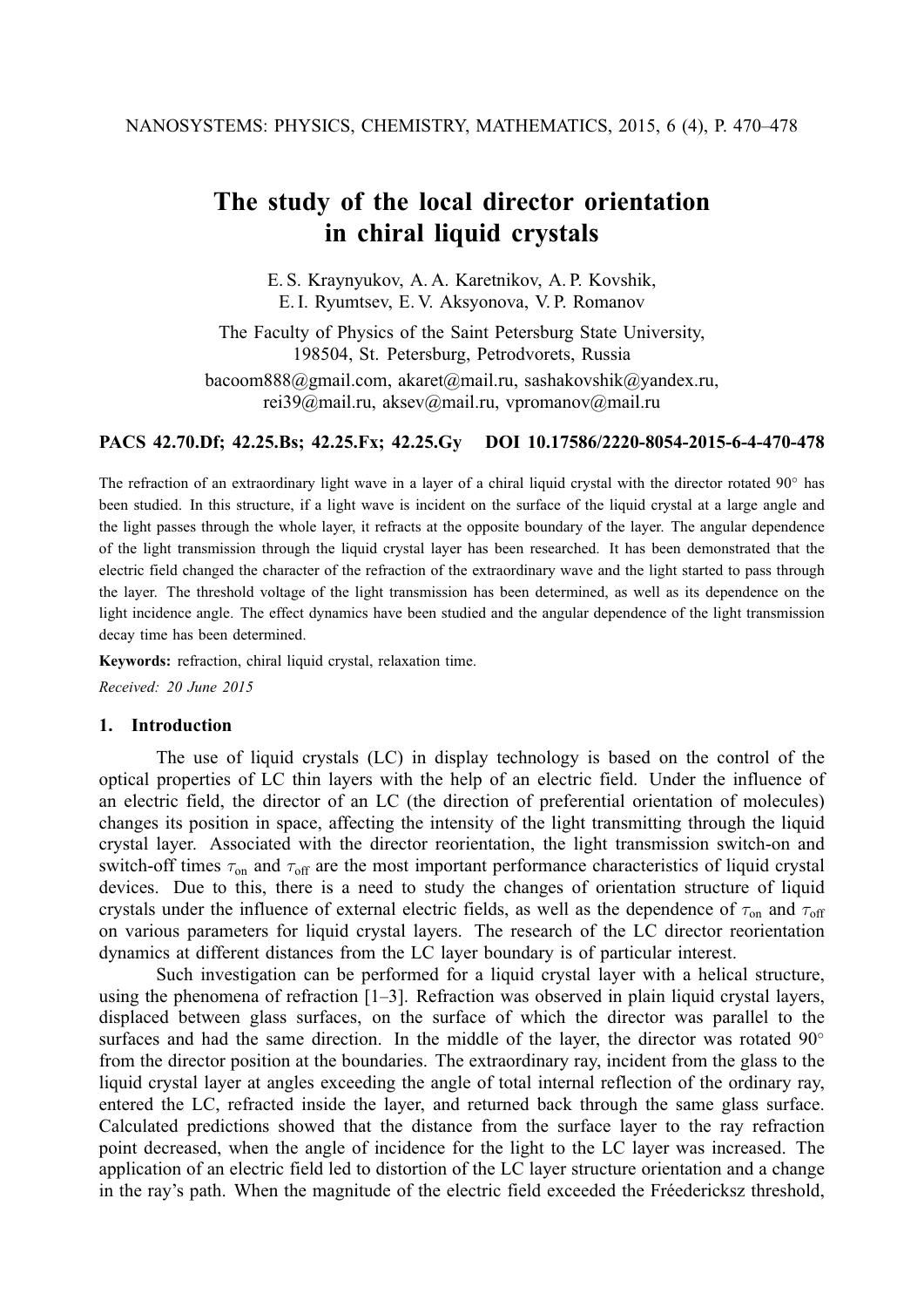refraction was disturbed – the ray passed through the layer. In works [3–5], the intensity of the transmitted light, the threshold voltage, and the cell transmission switch-on and switch-off time dependencies on the light angle of incidence were studied. Varying the angle of incidence allowed us to study the change in the local orientation of the LC director under the influence of an electric field with a smooth change of the depth of the ray penetration into the layer.

When using liquid crystals in a variety of electro-optical devices, there are several sets of boundary conditions that allow the creation of the necessary structure for LC director orientation, thereby changing the optical characteristics of the devices. Therefore, comparison of the characteristics for a system with 180° rotation of the director, studied in works [3-5], with the characteristics of other helical structures having different boundary conditions is of great scientific and practical interest. In this regard, the purpose of this work was to study light refraction in the layer of the plane-oriented, chiral liquid crystal (used in works [3–5]), in which the direction of the director on surfaces differs by 90°.

#### **2. Experiment**

The experimental cell for studying the refraction in chiral liquid crystal layers was composed of two glass trapezoidal prisms (1) and (2) with a base size of  $50 \times 25$  mm and height of 18 mm (Fig. 1). The inclination of the entrance faces to the base was 68°. The refractive index of the prisms  $n_{gl}$  was 1.7002 for the wavelength  $\lambda = 632.8$  nm. There were transparent conductive coatings (electrodes) and thin polyimide layers at the prism bases. By rubbing the latter, the planar orientation was set with the surface for the liquid crystal providing strong anchoring for the LC director. At the same time, the LC director at the layer's first boundary, where the ray of light was incident, was directed perpendicular to the plane of the figure (Fig. 1). At the second boundary of the layer the director lies in the plane of the figure. The required LC layer thickness of 8  $\mu$ m was set with the help of Teflon spacers. The space between the prisms was filled with the chiral liquid crystal mixture (previously used in works [4, 5]) with the helical pitch  $P_0 = 32 \mu m$  that consisted of LC-1466 (NIOPIK) with the chiral dopant VIH-3 (Vilnius State University, Lithuania). The dielectric anisotropy  $\Delta \varepsilon$  of LC-1466 was 11.7 for a frequency of 1 kHz. The principal refractive indices values for the ordinary and extraordinary rays n and  $n_0$ , for wavelength  $\lambda = 632.8$  nm were 1.691 and 1.511 respectively. For a given layer thickness and helical pitch, the LC director was rotated by 90◦ when passing from one layer's boundary to the other.

The scheme of the experimental setup is shown in Fig. 2 (top view). The beam of light from a helium-neon laser with wavelength  $\lambda = 632.8$  nm and the diameter of 1 mm was incident to the studied cell with the liquid crystal (LC-cell) through the half-wave plate  $\lambda/2$ . With the half-wave plate, the polarization vector of the incident ray was parallel to the LC director at the interface between the liquid crystal and glass. Next, the light fell on the photodetector Ph, whose signal was recorded with the digital oscilloscope Osc (ASK-3106) and the computer. For signal control, we used a bipolar rectangular voltage generator ANR-3122, forming voltage pulses up to 10 V with the duration of  $0.1 - 5.0$  seconds and carrier frequency  $f = 1$  kHz. The controlled voltage from the generator was applied to the electrodes of the cell and the oscilloscope. In order to change the angle of incidence  $\delta$  for the ray to the liquid crystal layer, the cell was mounted on the rotating table with the angle-reading device with an accuracy of 1 minute.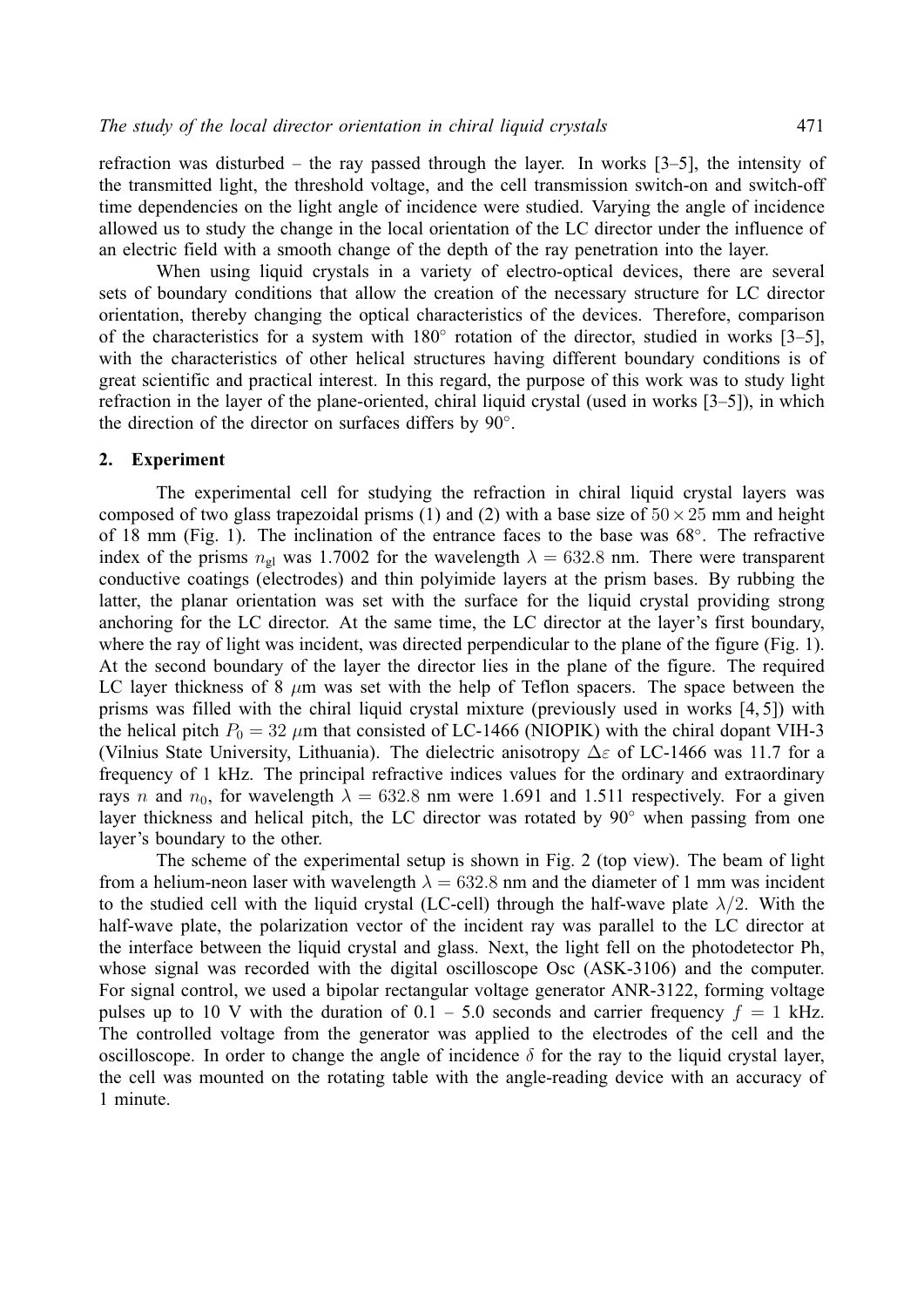

FIG. 1. LC-cell: 1 – liquid crystal layer; 2,3 – glass prisms; 4 – director configuration in liquid crystal layer; 5 – the trajectory of the extraordinary ray in the absence of an electric field;  $6 -$  the trajectory of the extraordinary ray when electric field is applied;  $U$  – control voltage



FIG. 2. Scheme of experimental setup: He-Ne – laser;  $\lambda/2$  – half wave plate; LCcell – liquid crystal cell; Ph – photodetector; G – generator; Osc – oscilloscope; PC – computer

#### **3. Experimental results**

Primarily, the dependence of the intensity of the light passing through the cell at the angle of incidence for the extraordinary ray to the LC layer was obtained (Fig. 3). The figure shows that with angles of incidence smaller than the critical angle of total internal reflection for the ordinary ray ( $\delta = 62.7$  when  $n_0 = n_1 = 1.511$ ), the intensity of the transmitted light is maximized. The observed intensity oscillations in the areas of max transmission of the cell may be caused by interference between the rays refracted from the first and second layer boundaries, since a change in the angle of incidence results in a phase difference change between the interfering rays. In the  $62.0° - 63.1°$  angular range, the LC-cell light transmission changes from its maximum value to zero. The decreasing intensity deviations from monotony in this area are also associated with the interference of the rays reflected from both boundaries of the LC layer. The value of the critical angle of refraction (the extraordinary ray return back near second interface), which was 62.7° (within experimental error), coincided with the limit angle of refraction for the LC-cell which had its director rotated by 180◦ [3–5].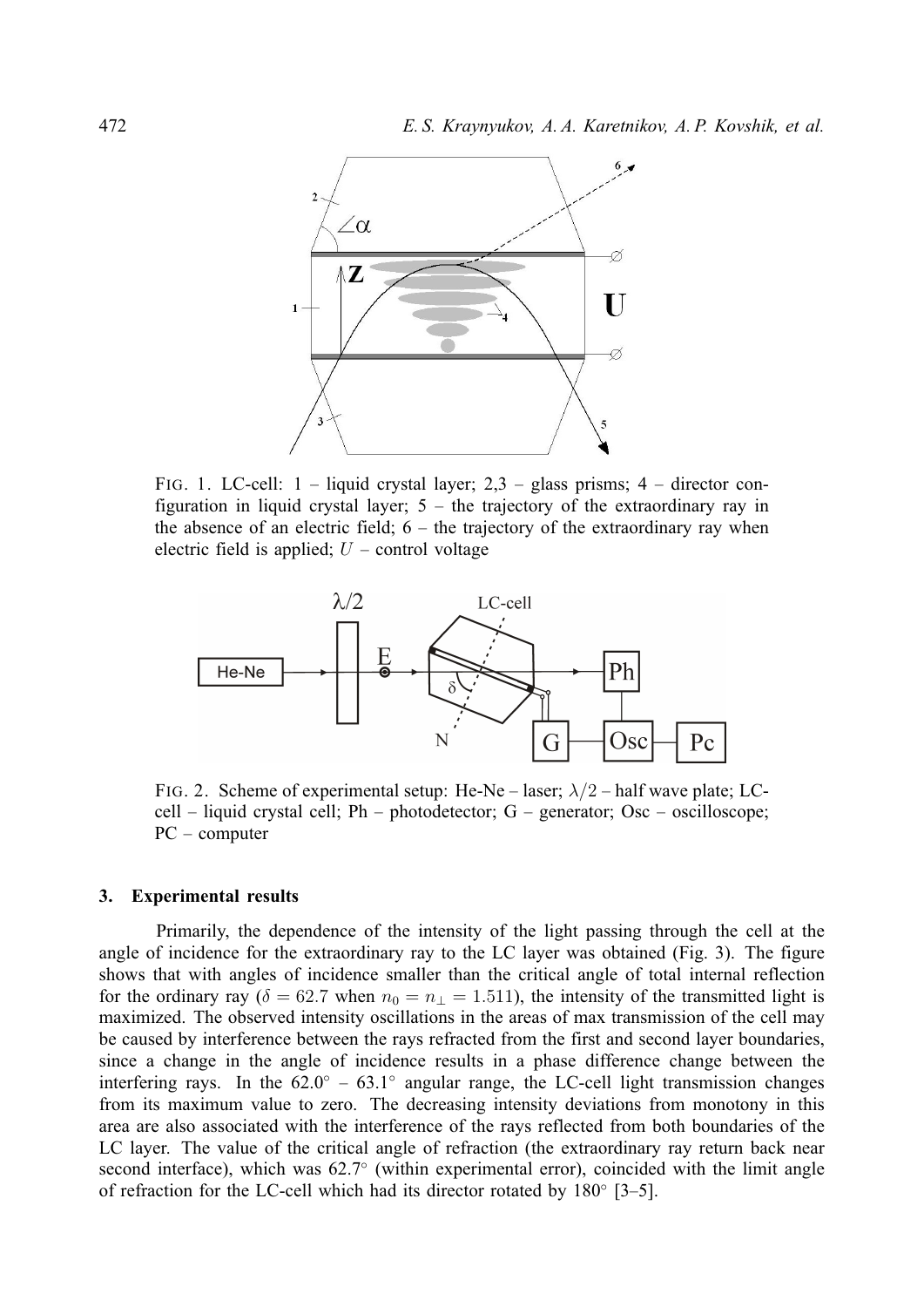

FIG. 3. The dependence of the intensity  $I$  of the light passing through the cell on the incidence angle  $\delta$  of the extraordinary ray to the LC layer

With angles of incidence larger than the critical angle of refraction  $(62.7°)$ , the effects of the electric field of sufficient magnitude on the cell led to the disturbance (cut-off) of extraordinary ray refraction and light passing through the cell. The oscillograms of the control voltage  $U = 8$  V at frequency of 1 kHz (a) and the optical response (b) for an angle of incidence of 63◦ are shown in Fig. 4. For comparison, there are also optical responses of the LC-cell to the applied electric field, when the light falls perpendicular to the LC layer in an electricallycontrolled birefringent mode (c) and the cut-off of the Mauguin regime (d), specific to the twist cells with a 90° rotation of the director. From the obtained oscillograms, it follows that the times for establishing maximum transmission in these modes differ. The time for complete refraction cut-off  $\tau_1$  is significantly higher than the similar parameter in electrically-controlled birefringent modes  $\tau_2$  and the cut-off of the Mauguin regime  $\tau_3$ . Upon cancellation of the electric field, the fastest cessation for light transmission is specific to the refraction recovery mode.

The refraction cut-off mode, similar to the electrically-controlled birefringent modes and the Mauguin regime cut-off, has a threshold value. The threshold voltage of light transmission through the cell  $U_{\text{th}}$  was determined by using the dependence of the transmitted light intensity I on the applied voltage  $U$ . As an example, Fig. 5 shows the dependence of  $I$  on  $U$  for the angle of incidence of 62.8◦ .

The increase in the light angle of incidence to the liquid crystal layer within the  $62.8°$  -79.7◦ range resulted in an increase in the threshold voltage from 1.1 V to 8.2 V (Fig. 6). A similar dependence was also observed in the LC cell with 180° rotation of the director, studied in work [3]. To interpret the results, the depth of the ray penetration into the layer at different angles of incidence was calculated using the formula:

$$
z(\delta) = d - \frac{2d}{\pi} \operatorname{asin} \sqrt{\frac{\left(1 - \frac{n_0^2}{n_{gl}^2 \sin \delta}\right) n_e^2}{n_e^2 - n_0^2}},\tag{1}
$$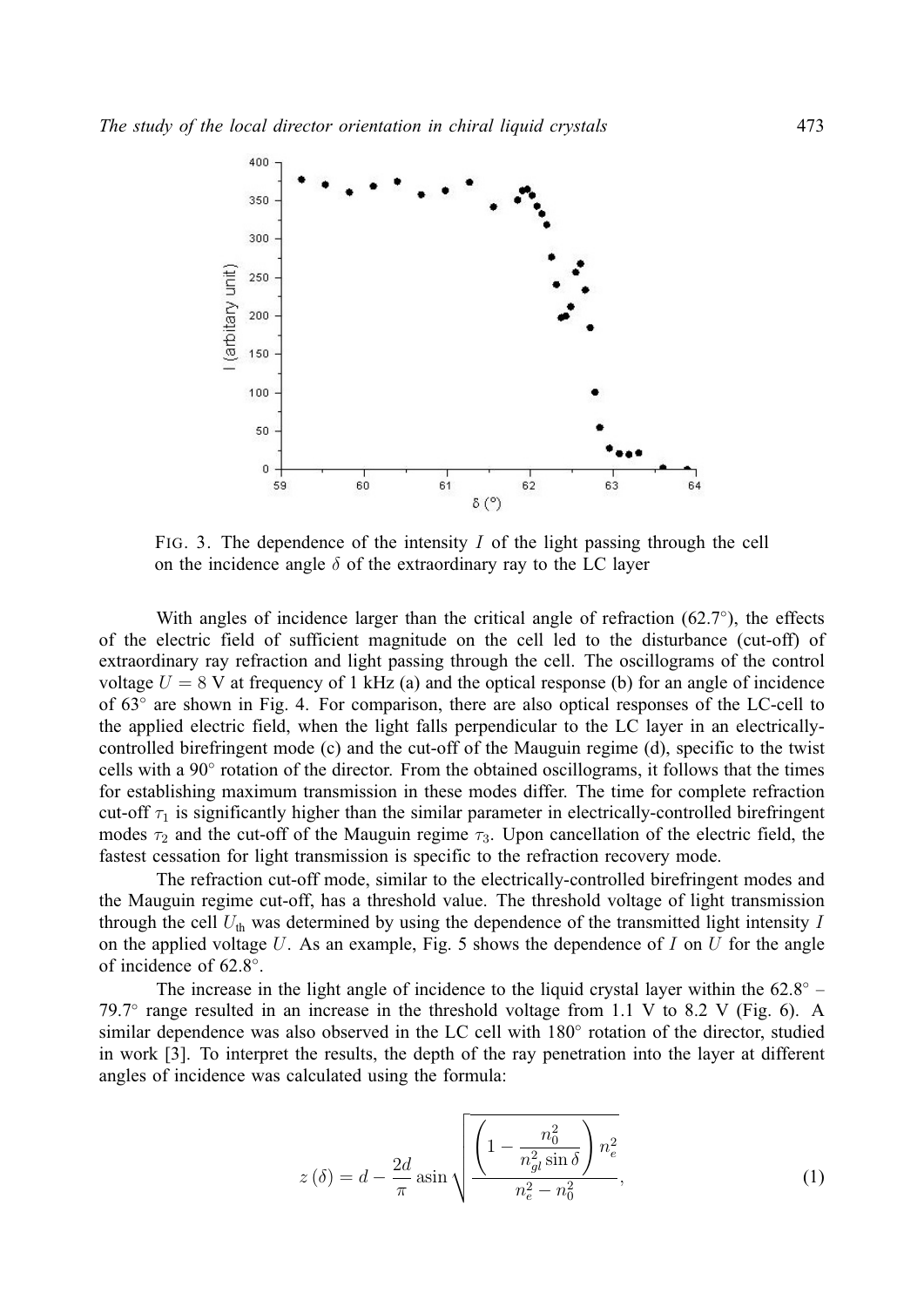

FIG. 4. Oscillograms of control voltage and optical response. (a) – Control voltage  $U = 8$  V, and carrier frequency  $f = 1000$  Hz. (b) – cut-off refraction mode, the angle of incidence of light on the layer  $\delta = 63^{\circ}$ ,  $z = 7.3 \mu m$ .  $(c)$  – electrically-controlled birefringence mode,  $(d)$  – cut-off Mauguin mode. Oscillograms (c) and (d) are obtained for the light incidence along the normal to the layer

where,  $d$  – the thickness of the LC,  $\delta$  – the angle of incidence for the extraordinary ray to the layer,  $z$  – the depth of the ray penetration into the layer. The dependence of z on  $\delta$  is shown in Fig. 7. It is seen from Fig. 7 that as the angle of light incidence to the layer increases, the penetration depth decreases. When z decreases, the dependence of  $U_{th}$  on z shows an increase in the threshold voltage. The increase of  $U_{th}$  when  $\delta$  increases, i.e. when the depth of the ray penetration into the layer decreases, can be attributed to the fact that the deviation of the LC director at the same angle close to the surface requires more voltage than in the layer depth [2]. It should be noted that a change of 1 in the angle of incidence results in a change of the ray penetration depth by 250 nm (Fig. 7). The latter provides a unique opportunity to study the local orientation structure of the LC director and its change dynamics in external electric fields. Therefore, we also studied the reorientation of the LC director upon switching off of the electric field for different angles of light incidence to the layer, and hence for the penetration depth z. The magnitude of the control voltage, disturbing the terms of refraction, exceeded the threshold voltage corresponding to all achievable values of z and was the same  $(U = 8 V)$  for all the angles of incidence (the depth of the ray penetration into the layer). In this case, in the layer with the equally deformed LC structure, we studied the relaxation of the local deformation of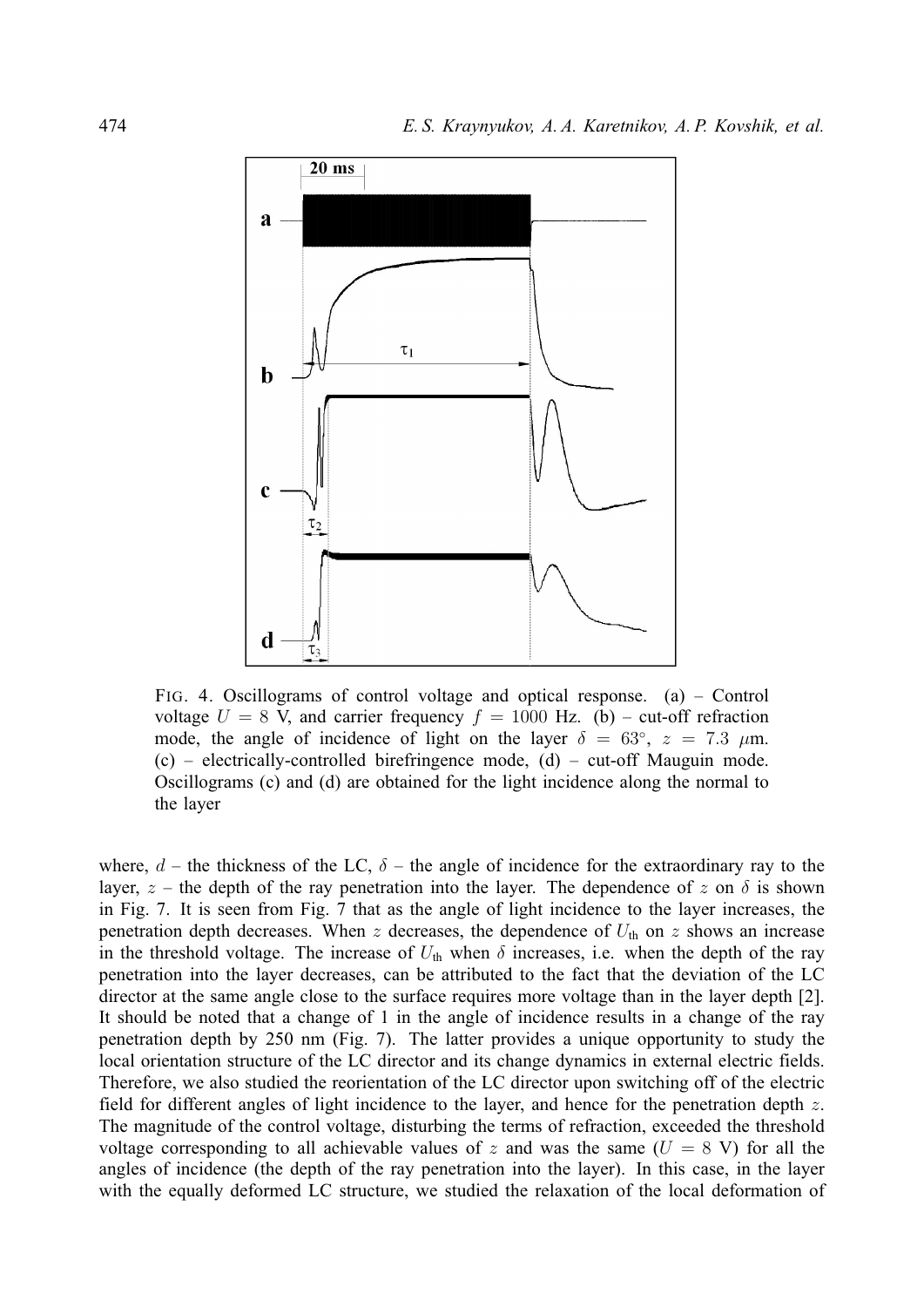

FIG. 5. The intensity of the transmitted light on the control voltage applied at an angle of incidence of the extraordinary ray in the LC layer.  $\delta = 63^\circ$ 



FIG. 6. The dependence of the threshold voltage  $U_{th}$  on the angle of incidence of the extraordinary ray  $\delta$  on the LC layer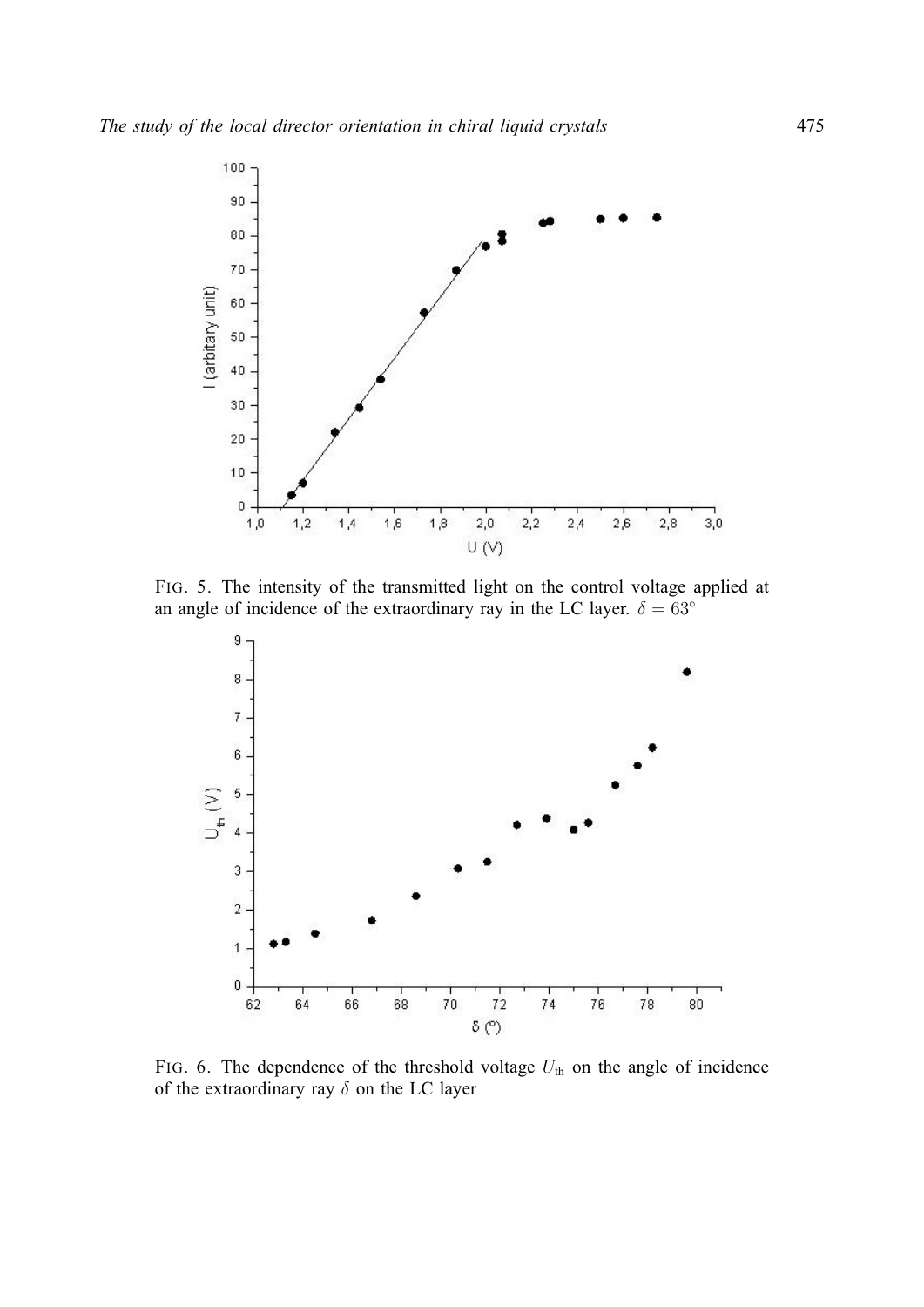the director, which differed at different distances from the layer boundary. The recovery time of the optical transmission of the cell  $\tau_r$  was determined using the oscillograms of the optical response to the electric field. The relaxation times correspond to the time taken to relax from 100% to 10% of the maximum transmission. As an example, the oscillograms for the optical response relaxation for several angles of incidence are shown in Fig. 8.



FIG. 7. The dependence of the penetration depth  $z$  extraordinary ray in the liquid crystal layer on the incidence angle  $\delta$ 

The dependence of  $\tau_r$  on the depth of the ray penetration into the layer z for the voltage of 8 V is shown in Fig. 9. The figure shows that the recovery time for optical transmission  $\tau_r$ decreases along with the depth of the light penetration into the liquid crystal layer. Qualitatively, such dependence can be explained by the fact that the recovery rate of the LC initial orientation is proportional to the magnitude of elastic torque that affects the LC director. This elastic torque is at its maximum in the area of the LC layer, where there is a maximum orientation gradient of the director, when the field is off. We can assume that this is why  $\tau_r$  decreases along with the distance from the boundary of the layer  $z$  [5].

#### **4. Conclusion**

The refraction of light in the chiral liquid crystal layer (helical pitch of  $32 \mu m$ ) with the 90° rotation of the director at different angles of incidence to the LC layer (the depth of the extraordinary ray penetration into the layer) has been studied. The effect of the electric field on the extraordinary ray refraction at different distances from the LC layer surface has been researched. The threshold character of the refraction cut-off (the light transmission of the cell) has been found. The dependencies of the threshold voltage of the refraction cut-off  $U_{th}$  and the refraction recovery time  $\tau_r$  of the electric field switching off on the depth of the ray penetration into the LC layer have been obtained.

The comparison of the results of the experimental research of the electric field influence on the extraordinary ray refraction in the helical liquid crystal structures with the 90° and 180° director rotation of the showed that in both structures, the minimum threshold voltage for the refraction disturbance  $U_{th(min)}$  corresponds to the minimum angle of incidence to the layer. At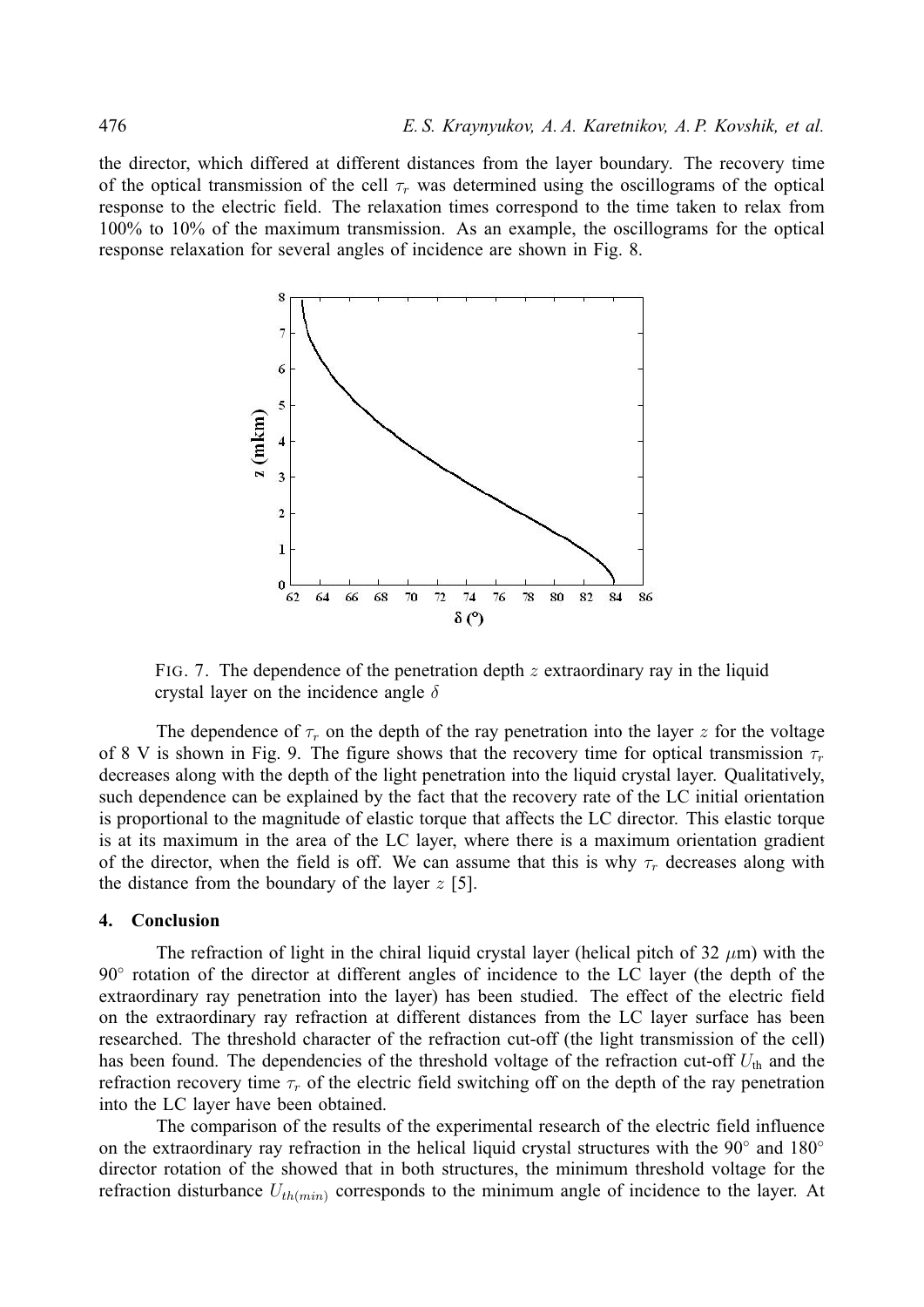

FIG. 8. The trailing edge of the optical response of the cell after the field at different depths of penetration of the beam in the LC layer. a) pulse voltage,  $U = 8$  V,  $f = 1$  kHz. b) – d) optical feedback for  $z = 7.2$   $\mu$ m,  $z = 5.1$   $\mu$ m and  $z = 4.0 \mu m$ , respectively



FIG. 9. Dependence of refraction recovery time  $\tau$  on penetration depth z extraordinary ray in the liquid crystal layer for voltage 8 V